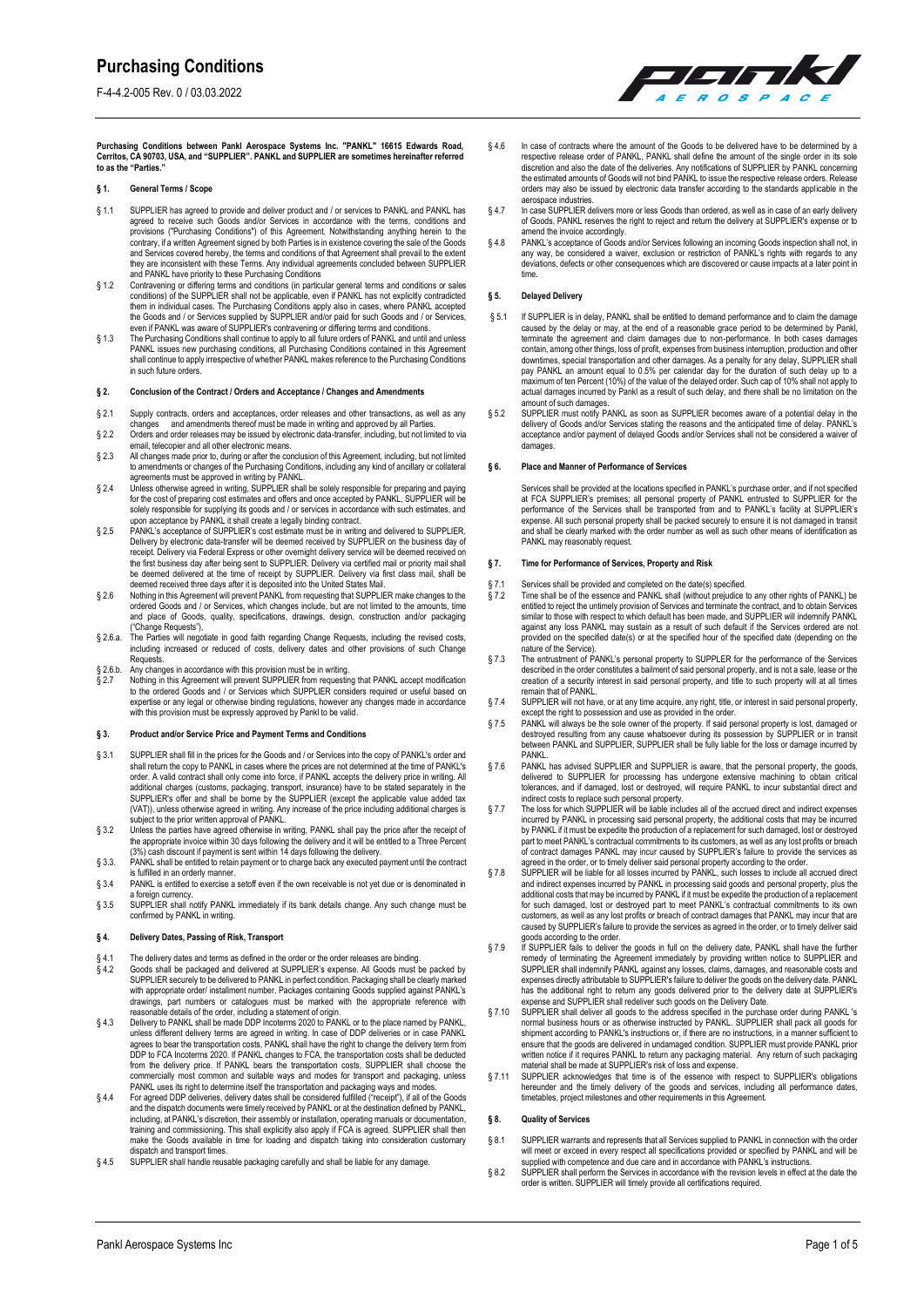

§ 8.3 Upon SUPPLIER's receipt of PANKL's purchase order, SUPPLIER shall review the specifications and other requirements identified in the order and will immediately notify PANKL in writing if it does<br>not have the capabili

#### **§ 9. Force Majeure**

- § 9.1 The Parties shall be released from compliance with performance duties in cases of events beyond their influence and/or control for the time period during which the event prevails. Beyond one's control shall be deemed to be events, which were not caused by and are outside the influence of the violating party. Such events contain Acts of God, governmental or administrative actions, embargos, natural
- catastrophes, epidemics, pandemics and other non-foreseeable, inevitable events, § 9.2 The Parties shall define if and what quantities of Goods and / or Services which were delayed due to an event in accordance with Section 9.1 lasting more than thirty (30) days shall be delivered after this<br>period in mutual agreement best serving the interests of both parties. PANKL shall have the right<br>after duration of a orders or terminate the whole contract and / or order the Goods and / or Services for the time of event according to Section 9.1 from another supplier. In such case, SUPPLIER shall pay any additional cost to PANKL.
- § 9.3 Supply shortages or delayed deliveries of sub-suppliers of SUPPLIER shall never count as an event in accordance with Section 9.1.

# **§ 10. Sub-suppliers / Subcontractors**

SUPPLIER shall only appoint sub-suppliers / subcontractors with the prior written approval of PANKL. SUPPLIER shall require any sub-suppliers / subcontractors to comply with all duties and obligations in these Purchase Conditions as well as in any other contract concluded between PANKL and SUPPLIER, including all confidentiality undertakings. SUPPLIER shall be liable to PANKL for any acts or defaults of its sub-suppliers / subcontractors in the same way as for its own acts or defaults regardless of PANKL's approval. SUPPLIER shall fully indemnify PANKL in this respect. By appointing sub-suppliers / subcontractors, SUPPLIER shall not be released from its obligations to perform the delivery of Goods and / or Services or from its liabilities against PANKL due to contractual relationships.

### **§ 11. Notice of Defects**

PANKL carries out incoming goods inspections only with regards to visually visible defects and deviations in terms of quantities and identities. PANKL shall notify such defects and deviations as soon as possible but in any way no later than seven (7) days after detection. Punctual sending of the notice shall be sufficient for observance of the deadline. PANKL shall notify SUPPLIER of any other defects or deviations of the Goods and / or Services within seven (7) working days after such defects have been detected within the proper course of business. To this extent, SUPPLIER shall forfeit any rights that the notification of the defects is delayed. Payment of the price shall not be considered as the acceptance by PANKL of the defective products.

### **§ 12. Warranty**

- § 12.1 SUPPLIER warrants to PANKL that for a period of forty-eight (48) months from the delivery date, all goods will:
	- (i) be free from any defects in workmanship, material and design; (ii) conform to applicable specifications, drawings, designs, samples and other requirements
	- specified by PANKL;
	- (iii) be fit for their intended purpose and operate as intended<br> $f(v)$  be merchantable: he merchantable;
	- be free and clear of all liens, security interests or other encumbrances;
	- (vi) not infringe or misappropriate any third party's patent or other intellectual property rights. These warranties survive any delivery, inspection, acceptance or payment of or for the goods and /
	- or services by PANKL;
- § 12.2 SUPPLIER warrants to PANKL that it shall perform any Services using personnel of required skill, experience and qualifications and in a professional and workmanlike manner in accordance with generally recognized industry standards for similar services and shall devote adequate resources to
- meet its obligations under this Agreement;<br>
§ 12.3. The warranties set forth in this Section 12 are cumulative and in addition to any other warranty<br>
provided by law or equity. Any applicable statute of limitations runs fr and expense, within a reasonable period of time determined by PANKL (i) replace or repair the<br>defective or nonconforming Goods and pay for all related expenses, including, but not limited to,<br>transportation charges for the of PANKL and to all end-users.
- § 12.4 In case SUPPLIER does not immediately rectify the defect in accordance with Section 12.3 after being requested by PANKL or in urgent circumstances, PANKL has the right to perform the rectification work itself or by a third party, to mitigate damage or in the event of imminent danger.

### **§ 13. Product Liability / Recall**

- § 13.1 SUPPLIER shall defend, indemnify and hold harmless PANKL and PANKL's parent company PANKL AG, and their subsidiaries, affiliates, successors or assigns and their respective directors, officers, shareholders and employees, (collectively, "Indemnitees") against any and all loss, injury, death, damage, liability, claim, deficiency, action, judgment, interest, award, penalty, fine, cost or expense, including reasonable attorney and professional fees and costs, and the cost of enforcing any right to indemnification hereunder and the cost of pursuing any insurance providers (collectively, "Losses") arising out of or occurring in connection with the Goods and Services purchased from SUPPLIER or SUPPLIER 's negligence, willful misconduct or breach of the Terms. SUPPLIER shall not enter into
- any settlement without PANKL's prior written consent.<br>
§ 13.2 For avoitance of ambiguity, for purposes of this agreement, product liability will be deemed strict<br>
liability whereby SUPPLIER is legally responsible for the c
- § 13.3. SUPPLIER shall immediately notify PANKL of any defects and / or recognizable safety hazards which may lead to danger to health and life when the product is used.
- § 13.4. If the delivered product of SUPPLIER is unsafe or dangerous or is the reason for a PANKL product<br>in which it is included to be unsafe or dangerous, SUPPLIER shall, after a request by PANKL<br>immediately notify PANKL

products, no matter whether required by authorities or voluntarily, SUPPLIER shall hold PANKL<br>harmless and indemnify PANKL for any expenses resulting from the recall. This shall not apply if<br>SUPPLIER can proof that the res product safety rules and were not the reason for the adopted measure.

#### **§ 14. Insurance**

 During the term of the Agreement and for a period of two years thereafter, SUPPLIER shall, at its own expense, maintain and carry insurance in full force and effect which includes, but is not limited to, Commercial General Liability, Including Product Liability, Cyber Insurance, Aircraft Products Liability, Completed Operations Insurance, Contractors Pollution Liability coverage or an Environmental Impairment Liability insurance coverage as well as Worker's Compensation insurance, inclusive of an alternate employer endorsement, in the amounts provided in the subsections that follow herein, all from financially sound and reputable insurers. Upon PANKL's<br>request, SUPPLIER shall provide PANKL with any certificate of insurance from SUPPLIER's insurer<br>evidencing the insurance cover

- § 14.1 SUPPLIER must maintain and hold business adequate liability insurance and product liability insurance cover with adequate sums insured for each personal injury/ material damage which is
- reasonable given the order volume. § 14.2. SUPPLIER must maintain and hold worker's compensation insurance, inclusive of an alternate employer endorsement, in an amount sufficient by virtue of the laws of the United States of America ("U.S."), state and other governmental subdivision in which the operates, and in any place where work is performed and employer's liability insurance in the minimum amount of \$ 1.000.000,00 (US<br>Dollar one million) for any occurrence.<br>§ 14.3 SUPPLIER must maintain and hold cyber insurance cover with a sum of \$ 1.000.0
- one million).
- § 14.4 In performance of any order, if SUPPLIER will be providing original or spare component parts for any aviation product, including, but not limited to, commercial or military jet engines, missiles, or will<br>provide service to an aircraft (e.g., helicopters, missiles, spacecraft, satellities, launch vehicles), or<br>supplying pr (U.S. Dollars, Fifty Million) per occurrence for: (i) product, component parts, materials which are classified as Flight Safety Parts (FSP), or its equivalent, or having Critical Characteristics (CC), or its equivalent, as determined by PANKL, as being critical to the successful take-off, landing or flight of<br>an aircraft (ii) the propulsion. Such insurance coverage shall remain in effect for two (2) years after<br>the expiration
- **EXECUTER WILL HAVE CUSTOM CONTROLLER WILL HAVE CUSTOM** and control (via a bailment agreement or similar agreement) PANKL or PANKL's Customer owned equipment or materials, for which it has risk of loss, SUPPLIER<br>must maintain All Risk Property Insurance, including extended coverage for fire, flood and<br>earthquake, for all equipment and m of the order against loss or damage resulting from any insurable causes. The policy must include business interruption and terrorism coverage, with replacement cost value at one hundred percent (100%). In the case of third-party storage facilities or warehouses, the limit of insurance shall be in<br>the minimum amount of \$ 5.000.000,00 (US Dollars, five million). This insurance shall include as<br>"named insureds," the earthquake or other earth movement; property in transit; off-site temporary storage; damage resulting from defective design, faulty workmanship, or materials; or delay in start-up (ramp-up cost), business<br>interruption; boiler and machinery; delay in opening; and testing.<br>S 14.6 If, in performance of the order, SUPPLIER wi
- upon receipt of Goods at PANKL's facility or third party drop shipment point, SUPPLIER must maintain adequate insurance pursuant to any Supply Chain/ Logistics Corporate Wide Agreement in the minimum amount of \$250.000,00 (US Dollars, two hundred fifty thousand) per conveyance. Such insurance shall insure shipments by all modes of transportation until delivery and acceptance by PANKL.
- § 14.7 If SUPPLIER is producing hazardous waste emissions during manufacturing, performing<br>environmental services, waste depository services and / or performing construction related services, including but not limited to excavation, demolition/ site work, concrete contracting services, drilling (or any subsurface work), interior/ exterior renovation projects and  $\ell$  or asbestos abatement contractors, SUPPLIER must maintain Contractors Pollution Liability coverage or an Environmental Impairment Liability insurance coverage in the minimum amount of \$5.000.000,00 (US Dollars, five million). For a claims-made-policy, the retroactive coverage date shall be no later than the effective date of the agreement or order and coverage shall be maintained for a period of no less than three (3) years after expiration or termination of the agreement and any order. § 14.8 On PANKL's request, SUPPLIER shall provide comprehensive appropriate documentation on
- insurance coverage.

## **§ 15. Performance of Work**

Persons and third parties engaged by SUPPLIER for the performance of its obligation under the respective contract and which will be physically present at PANKL's premises or at premises of third<br>parties named by PANKL, the respective work regulations of PANKL or such third parties named by<br>PANKL shall be complied w all accident prevention rules are complied with by any person who acts for SUPPLIER. SUPPLIER undertakes to provide appropriate equipment if such is needed for the performance of SUPPLIER's<br>duties and to instruct and train the persons involved in using such equipment in a professional<br>manner. PANKL shall not be lia

# **§ 16. Counterfeit Work**

§ 16.1 The following definitions apply to this clause: "Counterfeit Work" means Work that is or contains unlawful or unauthorized reproductions, substitutions, or alterations that have been knowingly mismarked, misidentified, or otherwise misrepresented to be an authentic, unmodified part from the original manufacturer, or a source with the express written authority of the original manufacturer or current design activity, including an authorized aftermarket manufacturer. Unlawful or unauthorized substitution includes used Work represented as new, or the false identification of grade, serial number, lot number, date code, or performance characteristics.

"Suspect Counterfeit Work" means Work for which credible evidence (including, but not limited to, visual inspection or testing) provides reasonable doubt that the Work part is authentic.

Strate instruction of the liver of the counterfeit Work or Suspect Counterfeit Work to PANKL under these Purchasing Conditions.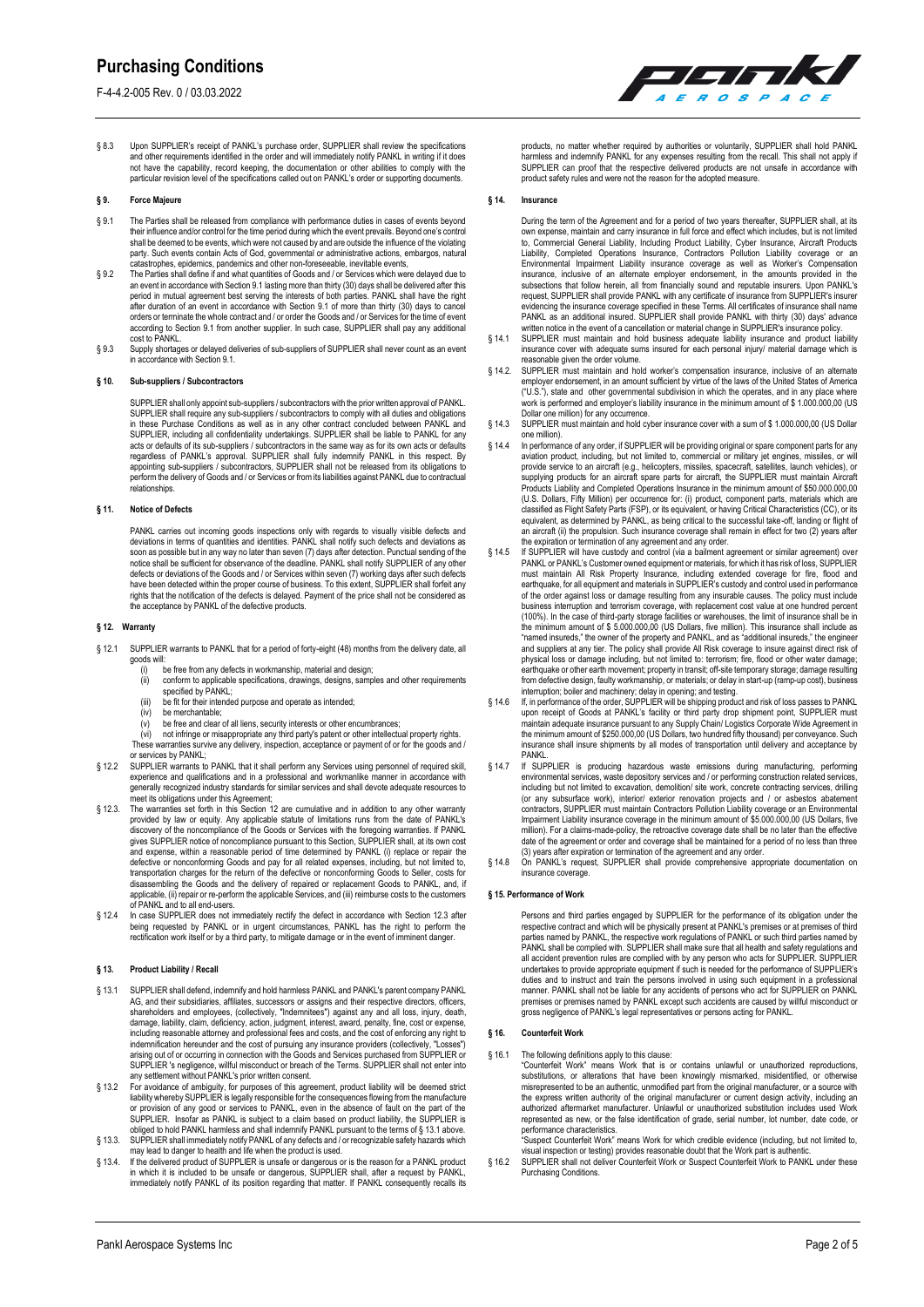

- § 16.3 SUPPLIER shall only purchase products to be delivered or incorporated as Work to PANKL directly<br>from the Original Component Manufacturer (OCM) / Original Equipment Manufacturer (OEM), or<br>through an OCM/ OEM authoriz mitigation processes will be employed to ensure the authenticity of the Work, and (iii) SUPPLIER obtains the advance written approval of PANKL.
- § 16.4 SUPPLIER shall maintain counterfeit risk mitigation processes in accordance with industry
- recognized standards and with any other specific requirements in these Purchasing Conditions. § 16.5 SUPPLIER shall immediately notify PANKL with the pertinent facts if SUPPLIER becomes aware that it has delivered Counterfeit Work or Suspect Counterfeit Work. When requested by PANKL, SUPPLIER shall provide OCM/ OEM documentation that authenticates traceability of the affected
- Sections to the applicable OCM/ OEM. SUPPLIER, at its expense, shall provide reasonable<br>cooperation to PANKL in conducting any investigation regarding the delivery of Counterfeit Work or<br>Suspect Counterfeit Work under thes
- § 16.7 In the event that Work delivered under these Purchasing Conditions constitutes or includes<br>Counterfeit Work, SUPPLIER shall, at its expense, promptly replace such Counterfeit Work with<br>genuine Work conforming to the Counterfeit Work, of installing replacement Work and of any testing necessitated by the reinstallation of Work after Counterfeit Work has been exchanged. The remedies contained in this paragraph are in addition to any remedies PANKL may have at law, equity or under other provisions of these<br>Purchasing Conditions.<br>§ 16.8 SUPPLIER must include paragraphs 16.1 through 16.6 and this paragraph 16.8 of this clause or
- equivalent provisions in lower tier subcontracts for the delivery of Goods that will be included in or furnished as Work to PANKL.

## **§ 17. Retention of Title and PANKL Materials**

- § 17.1 PANKL has the right to sell the Goods within the ordinary course of business, however, without accepting any "extended" retention of title as well as any other form of retention of title. SUPPLIER<br>is obliged to inform PANKL immediately about any rights third parties might have concerning the<br>Goods. This also applies with respect to the Goods.
- § 17.2 PANKL shall remain the owner of any materials, parts, containers and / or special packaging provided by it to SUPPLIER. These Sections shall only be used in accordance with the agreed terms of use.<br>The processing of such Sections and the assembling will be carried out on behalf of PANKL. PANKL<br>shall become co-owner of pro the value of the product. The Sections provided by PANKL shall be stored by SUPPLIER. § 17.3 PANKL may record any and all documents as it sees fit, pursuant to the provisions of the UCC, to
- confirm its title to the personal property delivered to SUPPLIER in accordance with this Agreement.

#### **§ 18. Assignment, Setoff, Right of Retention**

- § 18.1 The SUPPLIER is not entitled to assign in part or entirely his contractual rights (including receivables) to third parties or to allow third parties to collect receivables without the prior written approval of<br>PANKL. In case SUPPLIER assigns its receivables against PANKL without PANKL's approval, at its<br>sole and exclusive opti
- by a legally enforceable judgment. The right of retention must furthermore be based on the same contractual relationship.

### **§ 19. Tooling and Packaging**

- § 19.1 PANKL retains all title of ownership to tooling provided by PANKL or a third party named by PANKL<br>to SUPPLIER. In case the tooling is manufactured by SUPPLIER, or a third party engaged by<br>SUPPLIER, PANKL shall acqui tooling price and the payment it has made. In case the tooling remains on the premises of SUPPLIER, transfer of actual possession to PANKL shall be replaced by SUPPLIER borrowing the tools from PANKL. The SUPPLIER is obliged to use the tooling exclusively for the manufacturing of the products for PANKL and the delivery to PANKL. The SUPPLIER is obliged to mark all tooling in a way that the
- ownership of PANKL or third parties named by PANKL is properly visible.<br>§ 19.2 At its own expense, SUPPLIER is required to insure all PANKL or named third party owned tooling, to the extent of the higher of the original value or replacement value against property damage. The<br>SUPPLIER herewith assigns to PANKL all claims based on such insurances and shall include PANKL<br>as loss payee on all such i
- § 19.3 At its own expense SUPPLIER is obliged in a timely manner to carry out all necessary and required maintenance and inspection work concerning the tooling, all necessary repair work is limited to the procurement of re against the property of SUPPLIER, the actual insolvency of the SUPPLIER, or the termination of the<br>supply contract by PANKL. After paying the outstanding tooling costs, if any, PANKL shall have the<br>right to inmediately rec or parts thereof, SUPPLIER is obliged to conclude an agreement with this third party that grants PANKL the same rights towards the tooling as stated in this Section 19, in case the tooling is fully paid. SUPPLIER assigns its claims regarding the tooling against third parties, as well as other claims concerning the tooling to PANKL, as far as PANKL paid the price of the tooling to SUPPLIER or to the third party.
- § 19.4 As far as payments of the SUPPLIER to third parties concerning the tooling are not fully made by<br>SUPPLIER and in case of the termination of the contract between SUPPLIER and PANKL, the<br>commencernent of insolvency pr SUPPLIER, PANKL has the right to pay the outstanding tooling costs directly to the third parties<br>instead of paying it to SUPPLIER. In such an event, SUPPLIER herewith assigns all claims, including<br>title of ownership, it mi SUPPLIER herewith accepts such an assignment. § 19.5 SUPPLIER shall be not allowed to relocate the tooling without the prior written consent of PANKL.
- § 19.6 Sections 19.1 to 19.5 shall also apply for the period of spare parts supplies according to Section 23.<br>Section 19.3 shall also apply accordingly for any packaging material paid by PANKL.

## **§ 20. Industrial Property Rights of Third Parties / Background-Foreground Rights, Know-how**

- § 20.1 SUPPLIER is obliged to indemnify PANKL against all third-party claims arising out of or in connection with the delivery of the Goods or the performance of SUPPLIER's contractual obligations concerning the infringement of industrial property rights of such third parties and shall reimburse PANKL for all costs and expenses PANKL might incur with respect to such an infringement. SUPPLIER shall at its own expense deliver all required entitlements (licenses) to PANKL. The Parties must immediately
- inform each other regarding any property right violations and associated risks. § 20.2 Clause 20.1 shall not apply if SUPPLIER has manufactured the Goods in accordance with drawings, models or similar descriptions or information that were provided by PANKL and SUPPLIER does not know or was unable to know that industrial property rights of third parties will be infringed.
- § 20.3 Contemporaneously with submitting Purchase Conditions to PANKL, SUPPLIER must inform PANKL of any prior or current use of any published or unpublished industrial property rights which are owned
- by it or licensed to it relating to the Goods. § 20.4 SUPPLIER herewith transfers the results of its development work made in connection with the development of the Goods including industrial property rights to the exclusive ownership of PANKL, as far as PANKL ordered the development work. As far as PANKL did not pay for the development work, SUPPLIER grants herewith PANKL a non-exclusive, timely and geographically unrestricted,<br>irrevocable, assignable, sub-licensable right-of-use (license), free of charge, which also includes the<br>right to any kind of use
- § 20.5 The SUPPLIER herewith grants PANKL a non-exclusive, assignable, sub-licensable, timely and geographically unrestricted and irrevocable right of use (license), free of charge, concerning the knowhow, and / or industrial property rights of SUPPLIER which existed prior to the contractual relationship with PANKL in order to enable PANKL to use the result of the development work as described in Section 20.4.
- § 20.6 The application for registration and the assertion of industrial property rights concerning development<br>work paid by PANKL being the result of the co-operation between SUPPLIER and PANKL shall be<br>made solely by PANK during the term of the contractual relationship resulting from their activities will also be the exclusive<br>right of PANKL and SUPPLIER waived any rights thereto and assigns all rights to PANKL. In case<br>the development work PANKL or SUPPLIER depending on who is the employer of these employees. Otherwise, mandatory law shall be applicable.
- § 20.7 The above-mentioned rights of PANKL are irrevocable and will remain with PANKL even if the respective contract with SUPPLIER is terminated. These rights of PANKL relate to all development results and partial results at the time of the termination.

#### **§ 21. Hazardous Goods and Materials**

- § 21.1 Together with the offer, SUPPLIER shall deliver to PANKL a duly completed material safety data sheet in accordance with Chapter 14 of the "Regulation on Hazardous Goods and Materials" and an accident procedure sheet (transport) concerning all materials (substances, their contents) and objects (Goods, parts, technical equipment; uncleaned packages) that might cause perils for life and health of humans, the environment or for any objects based on the materials' nature, their characteristics, or their physical condition and therefore require, subject to the relevant provisions, a special treatment concerning packaging, transport, storage, access, and waste management. In case of any changes of the materials or the legal provisions, SUPPLIER shall deliver to PANKL an updated data sheet. No later than the 15th day of March of each year, SUPPLIER is obliged to deliver to
- PANKL a valid "long-term supplier's declaration" which contains the product number and the code<br>number (index of goods, external trade statistics).<br>If SUPPLIER offers a product to PANKL, which PANKL has already received by
- § 21.3 SUPPLIER shall provide PANKL with all information required and relevant for the assessment whether the safety and health of end consumers of the products might be affected. The following information shall be provided:
	- The attributes of the product including its content, packaging, assembly instructions, installation, maintenance and terms-of-use.
	- The impact on other products, if the use together with these other products can be expected.
	- The presentation, marketing, warning notices, instructions for use and recycling information as well as other product-related information.
	- Any kind of group of end users which might be exposed to a greater risk than others if they use the product.
- § 21.4 SUPPLIER shall make the information required for the registration in accordance with the European Union Regulation 1907/ 2006 regarding the registration, evaluation, authorization and restriction of chemicals ("REACH") and, if already registered, the respective registration confirmations available to PANKL. This shall also apply to information and / or registration confirmations regarding the Regulation (EC) No 1272/ 2008 of the European Parliament and of the council of 16 December 2008 on classification, labelling and packaging of substances and mixtures. SUPPLIER shall comply with<br>its duties and obligations under REACH and / or Regulation (EC) 1272/2008. SUPPLIER shall<br>procure that its sub-suppliers and
- producer, are being bound in accordance with this clause. § 21.5 SUPPLIER is obliged to observe and comply with all applicable export, import and transit regulations especially considering the further use of the delivered good and its final destination (e.g. ITAR, EAR). SUPPLIER shall apply for any required approvals and licenses in a timely manner.

### **§ 22. Quality Management and Document**

- § 22.1 Concerning the delivery of Goods and / or performance of Services, SUPPLIER shall apply the latest state-of-the-art and comply with any applicable safety requirements, safety measures generally<br>applicable in the aerospace industry as well as all provisions under applicable mandatory law (e.g.,<br>Consumer Goods Regulation, Minerals Directive, RoHS Directive, the agreed technical data and any other legally or otherwise binding regulations and specifications. SUPPLIER is fully responsible to PANKL without any restrictions for the quality of its manufactured or delivered Goods including any Goods and / or Services of sub-suppliers or subcontractors in accordance with any legal other otherwise binding
- regulations. § 22.2 SUPPLIER must establish and prove a process-oriented quality-management-system (minimum standard: ISO 9001 and a minimum standard of EN 9100 in the aerospace sector, as well as a NADCAP certification for special processes). PANKL reserves the right to audit the efficiency of SUPPLIER's quality-management system at any time on SUPPLIER's premises. Such audit shall not<br>apply to areas for which SUPPLIER can prove that it has legitimate confidentiality interests. For initial<br>sampling of aerospace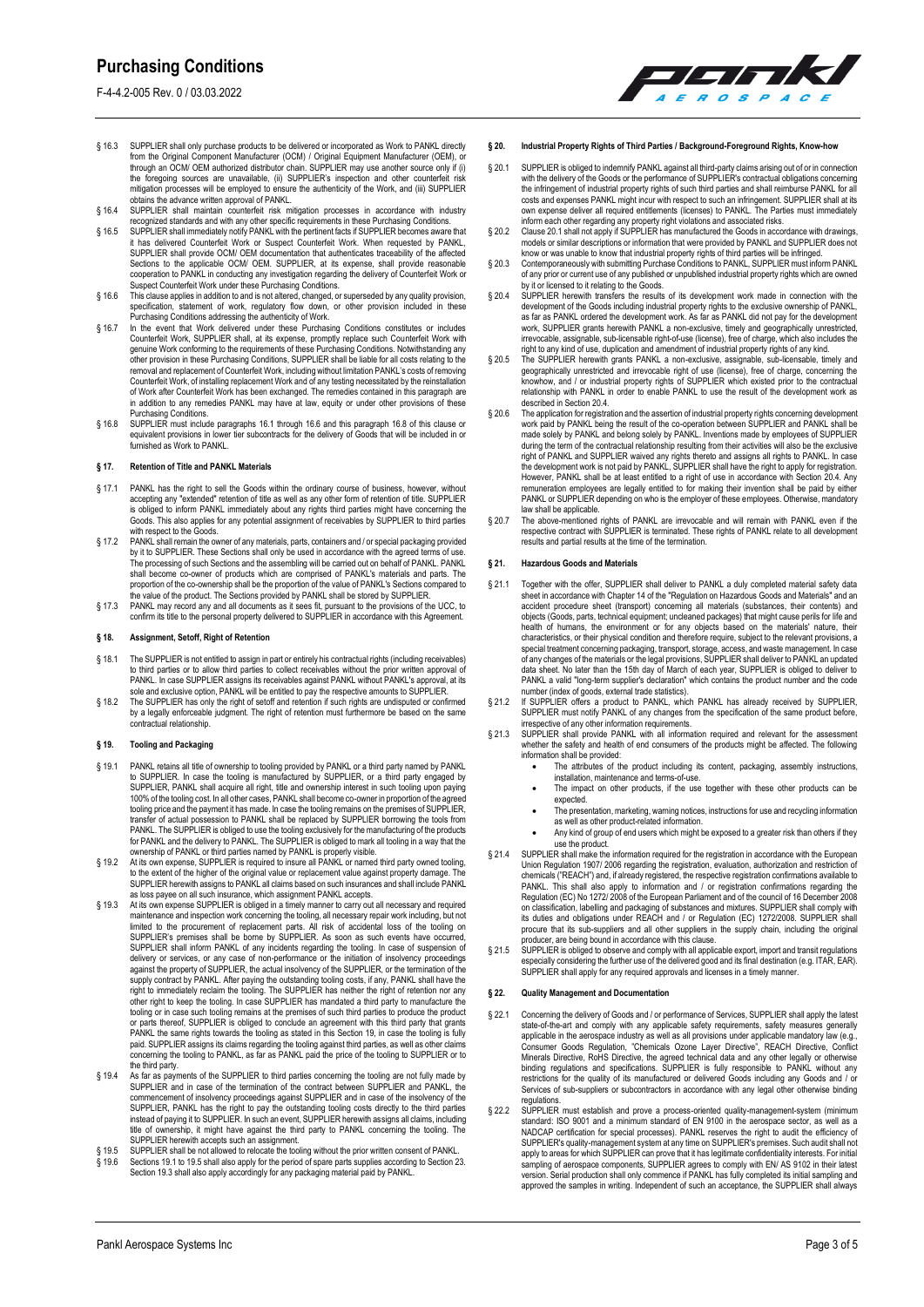

verify the quality of the Goods by itself and shall perform outgoing product inspections. In case, the aerospace manufacturer requires different or additional standards, SUPPLIER and PANKL shall

- introduce such based on mutual agreement.<br>§ 22.3 Drawings, CAD-data, specifications, descriptions etc., attached or referenced to in the order, shall be<br>binding for SUPPLIER. SUPPLIER is obliged to examine them for any SUPPLIER detects actual or assumes potential discrepancies, SUPPLIER shall immediately inform PANKL in writing. If SUPPLIER does not immediately inform PANKL, SUPPLIER cannot claim that such discrepancies exist at a later stage. The SUPPLIER is solely responsible for drawings, plans and calculations made by SUPPLIER even if approved by PANKL. Upon the delivery of tooling or equipment to PANKL, SUPPLIER shall also deliver documentation concerning the handling, servi maintenance, and repair, no later than at the time of the delivery. SUPPLIER shall be responsible for the state of the delivery. CE-labeling.
- § 22.4 Concerning special aerospace parts which are marked in the technical documents or by separate agreements as parts subject to documentation requirements, SUPPLIER is obliged to record when, how and by whom such parts were examined with regards to their characteristics requiring special documentation and the results of such required quality tests. The records and the docume the results must be properly kept and maintained for forty (40) years for aerospace parts. On PANKL's request, SUPPLIER shall disclose such documentation.
- § 22.5 If rule-setting authorities or organizations dealing with aerospace safety or emission standards or similar matters (e.g. NAAs, EASA), request to inspect the respective production processes and examination documentation of PANKL, SUPPLIER shall, at the request of PANKL, grant them the<br>identical rights PANKL has towards SUPPLIER and shall support them in any reasonable manner.
- § 22.6 SUPPLIER is obliged to forward to PANKL all required declarations about the customs origin of the Goods in a timely fashion. SUPPLIER shall be liable for any disadvantages incurred by PANKL due<br>to the improper or de appropriate customs certificate.

#### **§ 23. Spare Parts**

- § 23.1 SUPPLIER is obliged to supply the product for fifteen (15) years after the end of serial production by the aerospace manufacturer. If the Goods cannot be produced anymore at economically reasonable cost, SUPPLIER shall supply a substitute.
- § 23.2 The spare parts shall be priced using the last price valid for serial production delivery for a period of<br>one year after the end of serial production and shall then be re-assessed based on a cost analysis for the extended delivery period according to Section 23.1.

#### **§ 24. Transfer and Use of Implementation Tools**

- § 24.1 Samples, models, drawings or other documents that were made by SUPPLIER in accordance with instructions provided by PANKL (Order Related Implementation Tools) shall become the property of PANKL upon payment by PANKL. As such, until PANKL's payment, SUPPLIER is borrowing these documents from PANKL and they shall conclusively be deemed the property of PANKL upon payment.
- § 24.2 At all times, samples, models, drawings, or other documents provided to SUPPLIER by PANKL (Supplied Implementation Tools) shall remain the property of PANKL.
- § 24.3 Both Order Related and Supplied Implementation Tools shall only be used by SUPPLIER to process PANNE<br>PANNE orders or execute deliveries to PANKL. Without the prior written approval of PANKL, access<br>of third parties SUPPLIER for delivery of Goods and / or performance of Services to third parties. SUPPLIER shall label such implementation tools appropriately, shall store them in a careful manner, free of charge at its risk and shall return them to PANKL at PANKL's request, at any time. SUPPLIER shall not invoke<br>any retention rights unless such rights are contractually agreed between the Parties.

## **§ 25. Changes of the product and other changes**

SUPPLIER shall not be allowed to change the product including any changes to its specifications, its design and/or the materials, the production processes and/or the production locations without the prior written consent of PANKL.

### **§ 26. Contract Termination**

- § 26.1 With serious cause, contracts between the Parties can be terminated without notice with immediate effect. In particular, PANKL shall have the right to terminate without notice with immediate effect in the following cases
	- Competitor of PANKL acquires or invests in SUPPLIER or its assets.
	- SUPPLIER does repeatedly fail to comply with delivery or performance dates. PANKL customers or end customers repeatedly file complaints.
	-
	- SUPPLIER's application for an insolvency case, a case under title 11 of the United States Code, or similar proceedings.
	- SUPPLIER is found to in an insolvency case, a cause under title 11 of the United State Code or similar proceeds to have no assets.
	- A trustee or receiver or similar person or entity is appointed over SUPPLIER and that<br>
	person or entity administers SUPPLIER's assets for purposes of liquidation.<br>
	SUPPLIER seriously violates these Purchasing Conditions, P
	- separate written agreements between the parties (e.g. NDA, QAA). SUPPLIER causes matters which undermine PANKL's orderly planned or existing
- production processes or their preparations.<br>§ 26.2 SUPPLIER shall not have any claims if contract is terminated due to the reasons listed in Section
	- 26.1.
- § 26.3 SUPPLIER shall not have any ordinary termination rights.

## **§ 27. Confidentiality**

- § 27.1 SUPPLIER is obliged to keep strictly confidential all information supplied by and / or disclosed to it by PANKL, and to treat them as business and trade secrets and to ensure that third parties do not ve access to such information. This does not apply for information for which SUPPLIER can prove, that it:<br>(a)
	-
	- (a) is publicly available, (b) is provided to SUPPLIER by a third party which was entitled to provide such information, and which was not subject to a confidentiality obligation, (c) was already known to SUPPLIER prior to the receipt of the information.
	-
- § 27.2 As soon as it gets aware that third parties gained access to confidential information or in case such confidential information had been destroyed or is lost SUPPLIER is obliged to immediately inform PANKL.
- § 27.3 Except to the extent that there is a different regulation in a separate agreement, SUPPLIER agrees not to make use of the confidential information outside the scope of its relationship with PANKL without the prior written approval of PANKL.
- § 27.4 This confidentiality obligation applies to all persons engaged by SUPPLIER independent of their contractual relationship with SUPPLIER. SUPPLIER undertakes to notify all such persons and to obligate them appropriately. SUPPLIER shall keep the number of such persons as small as possible<br>in the interest to protect confidential information.<br>§ 27.5 This confidentiality and restriction of use obligation applies du
- relationship and for a period of five (5) years thereafter. § 27.6. In the event that SUPPLIER and PANKL enter into a separate confidentiality agreement, the terms
- of such agreement shall take precedence over this Section 27.

#### **§ 28. Data Protection and Information Security**

- § 28.1 SUPPLIER undertakes to take notice and to comply with the most recent version of any data protection regulations, especially the rules of the EU-GDPR, as far as applicable to SUPPLIER.
- § 28.2 SUPPLIER undertakes to educate and train all employees and sub-suppliers/ subcontractors with<br>regards to the relevant data protection regulations and to appropriately oblige them to data<br>confidentiality. SUPPLIER un privacy by design and privacy settings by default.
- § 28.3 SUPPLIER undertakes to support PANKL in any events relevant for data protection in connection with deliveries and / or services applying these Purchasing Conditions. If SUPPLIER handles<br>prosonal data of PANKL as pro shall conclude a separate data processing agreement in accordance with Article 28, Paragraph 3 of the EU-GDPR.
- § 28.4 SUPPLIER explicitly assures PANKL that it will implement and maintain appropriate technical, organizational, and other protective measures to safeguard orderly protection of all PANKL's information and data. This in and such data is stored on the portable storage media only to allow safeguarding of such data outside SUPPLIER's premises.
- § 28.5 SUPPLIER shall use reasonable efforts to prevent the loss or theft of passwords as well as the unauthorized access or use of PANKL's data and information. SUPPLIER shall notify PANKL immediately about any type of password loss or theft or any type of unauthorized access or use of PANKL's data or information. SUPPLIER shall utilize protective measures and physical security procedures with regards to access and privacy of PANKL's confidential information and data, which at least represent the industry standard for such premises, and which assure appropriate technical and organizational protection against unintended or unlawful loss or modification, unauthorized disclosure or access of PANKL's confidential information or data. SUPPLIER assures that it utilizes processes and security procedures to keep its information systems free from viruses and similar defaults
- s 28.6 SUPPLIER undertakes to notify PANKL immediately, but in any case, no later than twenty-four (24) hours after detection, of any cybersecurity event relation to that a SUPPLIER<br>hours after detection, of any cybersecur efforts to restrict any adverse impacts and to minimize as much as possible the risk of the occurrence of future cybersecurity events.
- § 28.7 SUPPLIER shall hold harmless and indemnify PANKL with regards to any liability, especially losses<br>and damages due to information or cybersecurity events within SUPPLIER's information systems.<br>Late payments caused by
- system which provides a security level which is adequate for the type of data or its protection need. Where appropriate, PANKL shall have the right to audit the compliance with the required security level on site after appropriate prior notice.

#### **§ 29. Goods Labeling and Advertisement**

- § 29.1 SUPPLIER shall label the Goods based on PANKL's instructions. PANKL and SUPPLIER shall regulate the use and the specific form of SUPPLIER's brand or logo in a separate agreement. SUPPLIER shall not deliver Goods with PANKL labelling to unauthorized third parties. This shall also
- apply to any type of packaging. § 29.2. Unless otherwise defined in a separate agreement, SUPPLIER shall not use the business relationship with PANKL or any customers of PANKL for promotional purposes and shall not use PANKL's names, logos, brands, features, product descriptions or logotypes.

#### **§ 30.Terms and conditions applicable to Government Contracts**

- § 30.1 In the event a government contract number appears or is referenced on the face of a purchase order subject to these Purchasing Conditions, additional terms and conditions required by such government contract including, without limitation, all mandatory Federal Acquisition Regulation (FAR), or, if applicable, all mandatory Defense Federal Acquisition Regulation (DFARS) provisions are hereby<br>made a part of this purchase order and shall have equal importance to the terms and conditions set<br>forth herein. However, shoul conflict with any of the terms and conditions set forth herein in such a way that they cannot be construed together, then the provision contained in the additional government contract terms and
- conditions shall control over the provisions contained in the terms and conditions set forth herein.<br>§ 30.2 SUPPLIER shall not release any Controlled Unclassified Information (CUI) to any third party, foreign<br>or domestic, anyone outside of SUPPLIER's organization, unless (i) approval for release through the ITAR<br>process IAW 22CFR125.2 is obtained; or (ii) approval in writing is obtained from PANKL Supply<br>Chain Management; or (iii) the infor
- release. § 30.3 SUPPLIER's organization shall include sub-suppliers/ subcontractors to the prime for these
- Purchasing Conditions. § 30.4 SUPPLIER shall include a similar requirement in each subcontract under these Purchasing Conditions. Sub-suppliers/ subcontractors shall submit requests for authorization to release through<br>the prime SUPPLIER to PANKL Supply Chain Management.<br>§ 30.5 Pursuant to the DFARS 252.204-700, Disclosure of Information,
- PANKL Supply Chain Management's written approval to release CUI (i) directly related to the performance of the contract to sub-suppliers/ subcontractors requiring such information provided that the SUPPLIER has ensured that requirements cited in sections 30.6 and 30.7 are met, and (ii) to
- government auditors or other government personnel acting in their official capacity.<br>1930.6 Pursuant to DFARS 252.204.7012, the SUPPLIER's organization has implemented or shall §<br>1980.6 implement the National Institute of
- 171 and store, process, and handle all CUI in a manner commensurate with NIST SP 800-171. § 30.7 Pursuant to DFARS 252.204-7020, SUPPLIER shall report its NIST Department of Defense (DoD) security score to the Supplier Performance Risk System (SPRS) if lower than 110 on at least an annual basis.